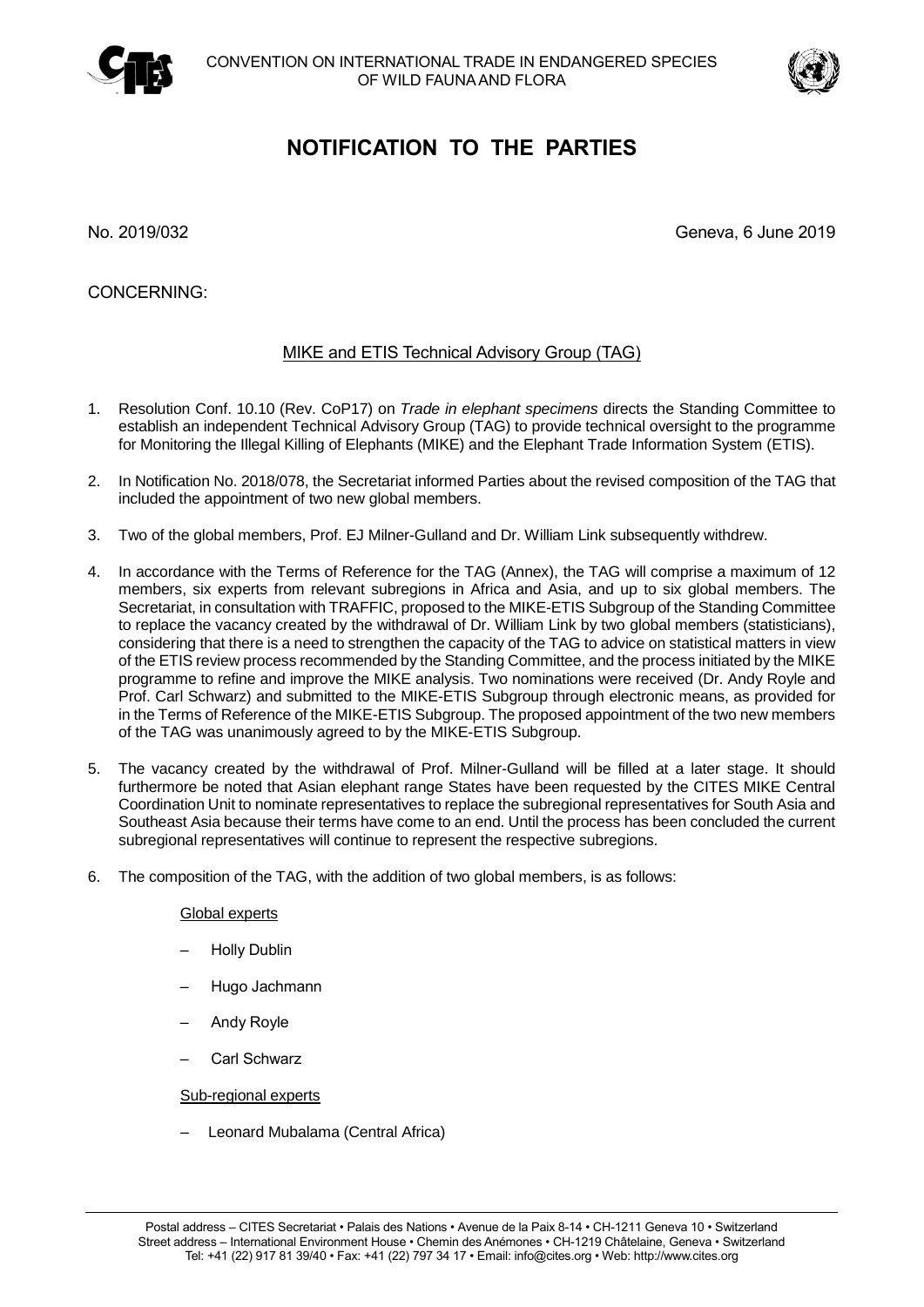- Chris Thouless (Eastern Africa)
- Russell Taylor (Southern Africa)
- Emmanuel Hema (West Africa)
- Raman Sukumar (South Asia)
- Li Zhang (Southeast Asia)

# Co-opted experts

- Benson Okita-Ouma (IUCN/SSC African Elephant Specialist Group Chair)
- Vivek Menon (IUCN/SSC Asian Elephant Specialist Group Chair)
- Fiona Underwood (ETIS statistician)
- 7. This Notification replaces Notification to the Parties No. 2018/078 of 30 October 2018.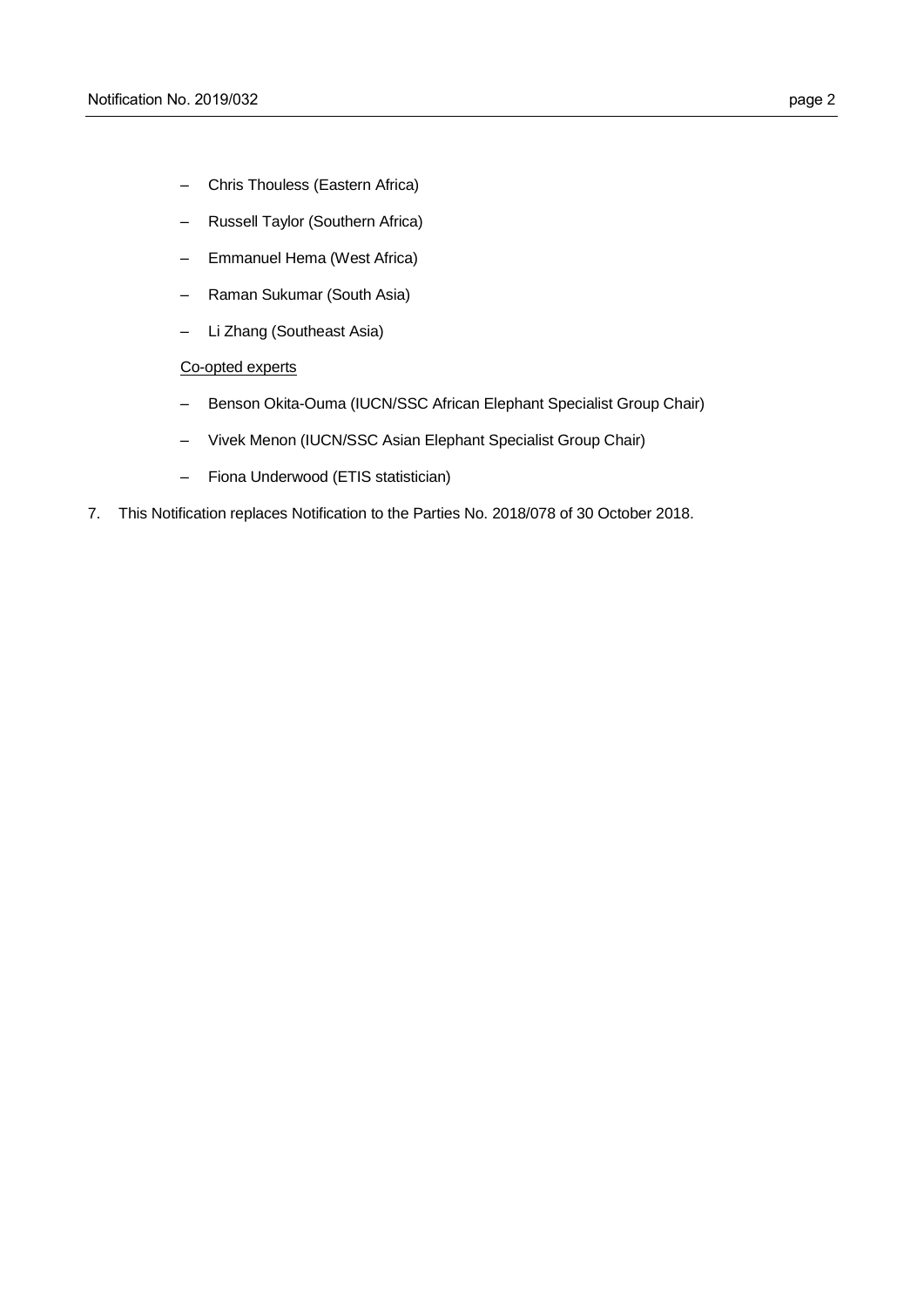Annex

#### Terms of Reference for the Technical Advisory Group for Monitoring the Illegal Killing of Elephants (MIKE) and the Elephant Trade Information System (ETIS)

#### **Background**

In the context of the implementation of the systems known as Monitoring the Illegal Killing of Elephants (MIKE) and the Elephant Trade Information System (ETIS) and in compliance with Resolution Conf. 10.10 (Rev. CoP17) on *Trade in elephant specimens*, technical oversight will be provided to both MIKE and ETIS through an independent technical advisory group (TAG) established by the Standing Committee.

The Terms of Reference for the structure and operation of the TAG are outlined below.

#### Terms of Reference

#### *Tasks and scope of work*

- a) As a group the TAG shall:
	- act together, through the combined strengths of their individual professional contributions, to ensure the technical and practical soundness of the MIKE and ETIS monitoring systems in meeting their objectives as defined in Resolution Conf. 10.10 (Rev. CoP17);
	- − help ensure the consistency, scientific robustness and appropriateness of the design, development and implementation of MIKE across the six sub-regions in Africa and Asia, and globally for ETIS;
	- review relevant MIKE and ETIS data collection forms, databases and reporting protocols for technical correctness, broad applicability and practicality of design and analysis; and
	- − advise on the analysis and interpretation of MIKE and ETIS data, on appropriate analytical procedures and time-lines for outputs or products from MIKE and ETIS to the Parties or relevant bodies established by the Parties, and on the technical content of these outputs.
- b) In their individual capacities, the members of the TAG shall, in response to specified deadlines:
	- − avail themselves for technical consultation on specific or general issues concerning MIKE and ETIS as required by the CITES Secretariat, either in compliance with provisions in Resolution Conf. 10.10 (Rev. CoP17), or on behalf of the Standing Committee or its MIKE-ETIS Subgroup;
	- review as necessary MIKE and ETIS training modules and capacity-building materials to ensure technical quality, consistency and appropriateness; and
	- − provide extensive and in-depth written advice to the CITES Secretariat on any technical matters concerning MIKE and ETIS requiring review or revision, often on short notice and to tight deadlines.

#### *Modus operandi*

- a) TAG structure
	- The TAG will comprise a maximum of 12 members, as follows: one elephant expert from each of the six relevant subregions of Africa and Asia (Central, East, Southern and West Africa; South and Southeast Asia; and up to six members with broad, widely-recognized, continental or global technical expertise in one or more of the following fields: wildlife conservation science and management; law enforcement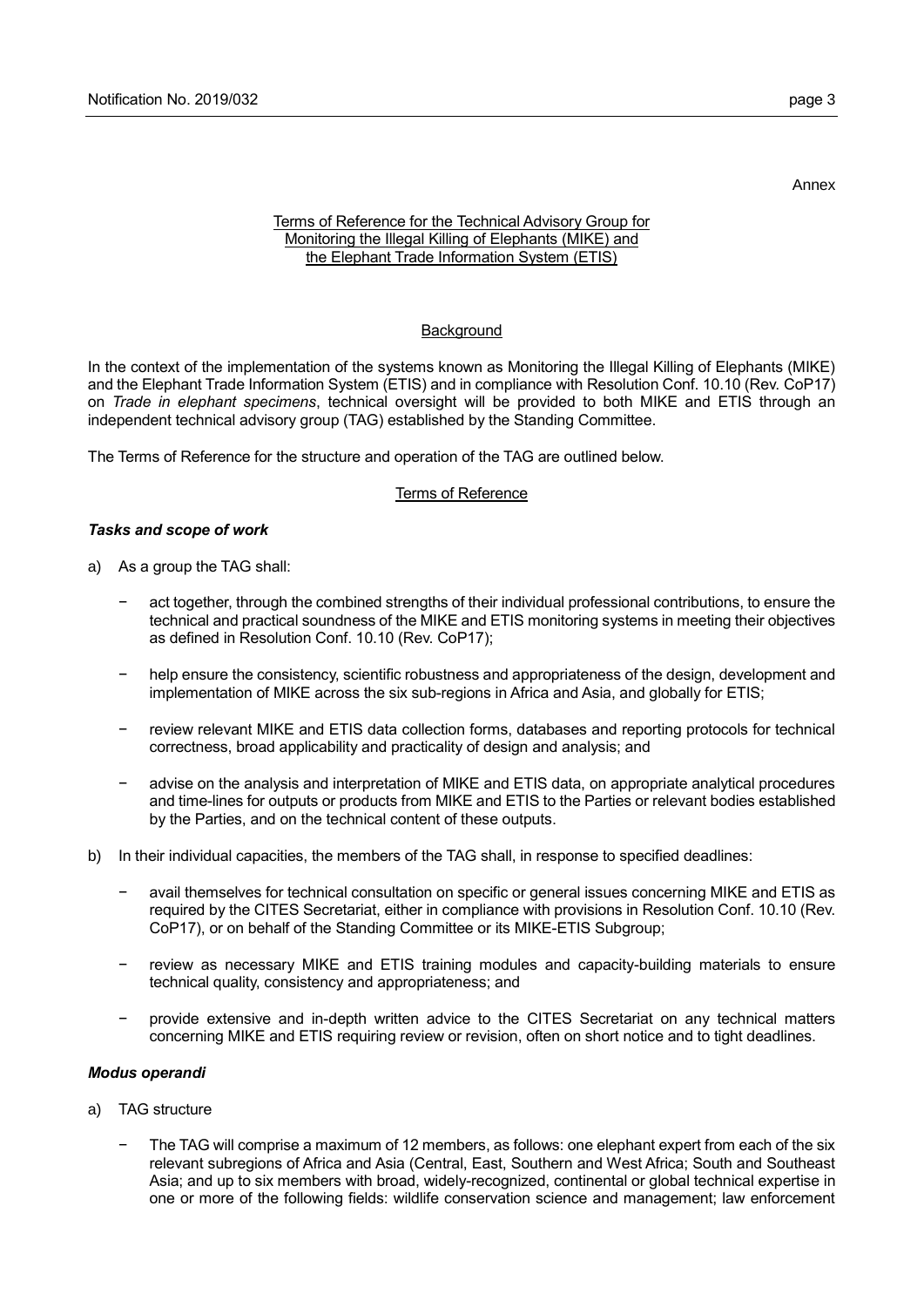monitoring in conservation areas and capacity building; data analysis and statistics; ivory trade or other wildlife trade issues; and natural resource economics. Members of the TAG will serve in their personal capacity and will not be representatives of the government structures overseeing MIKE in the six subregions, or of the MIKE Units.

- − The Chairs of the IUCN African and Asian Elephant Specialist Groups will be co-opted to the TAG. In cases where a Specialist Group is jointly chaired by two or more individuals, co-opted membership of the TAG will be rotated between co-chairs at three-year intervals.
- − Additional individuals may be co-opted on an ad hoc basis when technical expertise in a specific area is required or when deemed necessary.
- The Secretariat, in consultation with TRAFFIC, shall propose nominations for global members of the TAG to the MIKE-ETIS Subgroup of the Standing Committee. In the case of the six members of the TAG proposed by the subregions, they will be drawn from nominations received from range State governments, reflecting the sub-regional approach followed by MIKE. Such nominations shall be agreed by the relevant Parties at the MIKE Subregional Steering Committee meetings and notified to the Secretariat.
- The CITES Secretariat, through its MIKE Central Coordination Unit and TRAFFIC, will participate in the TAG as ex-officio members, acting as joint Chairs and Secretaries to the TAG, and will formally report the TAG's deliberations and recommendations to the Standing Committee or its MIKE-ETIS Subgroup. TAG members are encouraged to attend relevant meetings of the Standing Committee or its MIKE-ETIS Subgroup, and of the Conference of the Parties.
- Representatives of the MIKE Central Coordinating Unit, the MIKE Sub-regional Support Units and of TRAFFIC may attend meetings of the TAG.
- b) TAG operational methods and means
	- The TAG will be convened and consulted primarily through electronic and telephonic means.
	- The operational language of the TAG will be English.
	- The TAG will meet as and when deemed necessary by the Secretariat, but normally in advance of meetings of the Standing Committee or its MIKE-ETIS Subgroup, and prior to meetings of the Conference of the Parties.
	- To the extent possible and subject to the availability of funds, the CITES Secretariat will financially support the operation of the TAG, including the organization of and participation of TAG members in meetings.
	- TAG members will contribute primarily on a pro bono basis although a nominal fee may be provided on the production of substantive technical inputs.
	- − The TAG may create working groups or task forces to address particular scientific and technical issues concerning MIKE and ETIS, seek associations with other researchers and institutions, and enhance the scientific robustness of the methodologies used in the programmes.
- c) Membership

Members of the TAG shall:

be well-published and widely-recognized scientists actively working on relevant issues in elephant conservation and management in Africa or Asia and/or elephant or wildlife trade issues (including socioeconomic, analytical and biodiversity monitoring expertise);